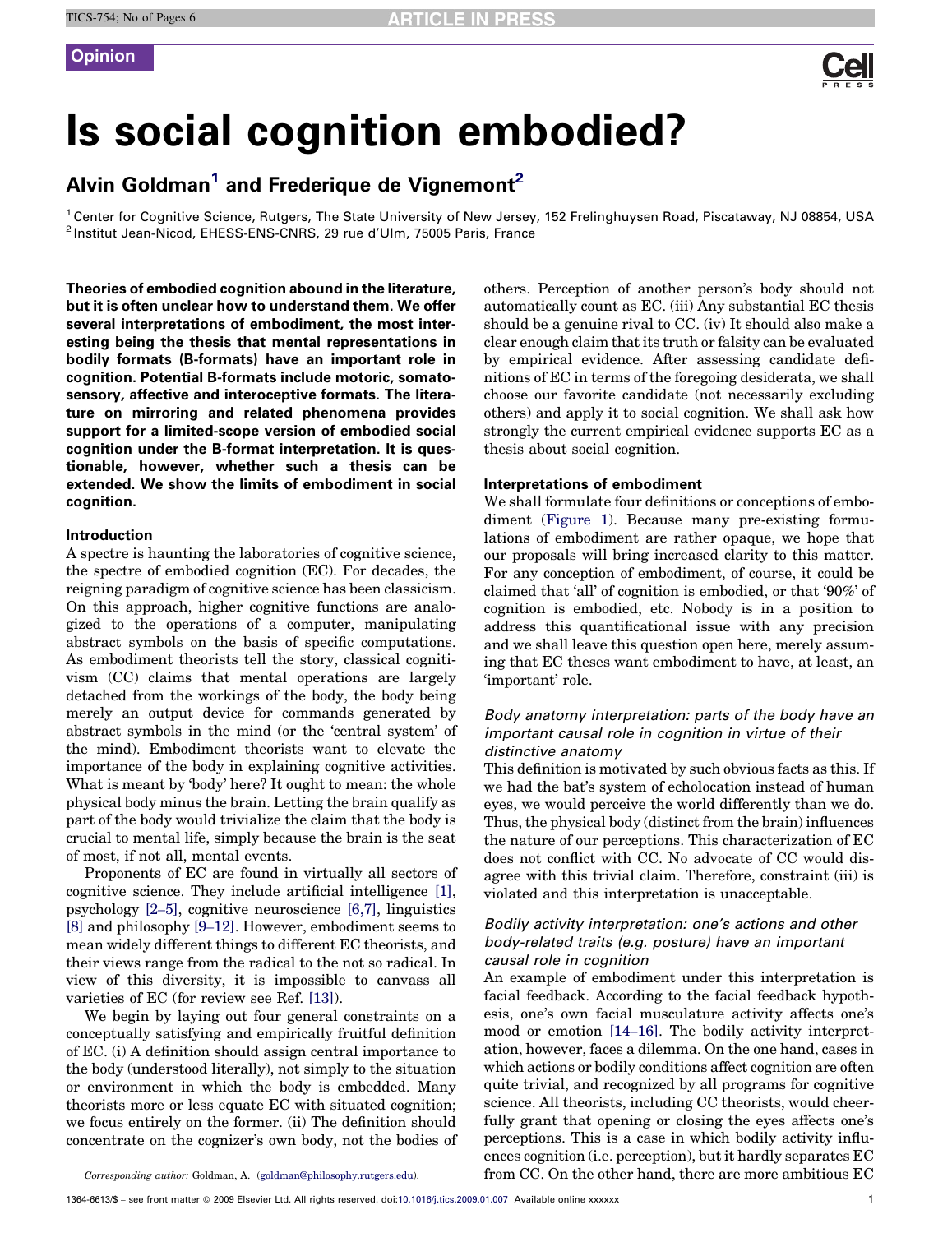## **RTICLE IN PRESS**

<span id="page-1-0"></span>

Figure 1. Taxonomy of embodiment theses. Classification of alternative interpretations of the notion of embodiment.

theories that are variants of the second interpretation. Some claim that the body and its activities 'ground' a variety of our concepts [\[4,8,17\].](#page-4-0) Others claim, not merely that bodily activity causes perception, but that perception consists of or is constituted by, sensori-motor contingencies [\[11\]](#page-4-0). However, this strong form of an embodied theory of perception (or perceptual experience) is difficult to defend. True, a well-known study found differences of perceptual development in a kitten that was able to explore its environment as contrasted with a kitten required to be passive [\[18\].](#page-4-0) And wearing inverting goggles, which changes sensorimotor contingencies, results in reorganization of perception. However, these results only show that sensorimotor contingencies have 'effects' on perceptual experience, not that they 'constitute' perceptual experience [\[19\]](#page-4-0).

Not all versions of EC focus on the body per se. Some focus on mental representations of the body – although other EC theorists object to mental representations altogether (e.g. Refs [\[1,2\]](#page-4-0)). How would mental representations of or about the body enter the picture?

### Bodily content interpretation: mental representations with bodily contents have an important causal role in cognition

It is not entirely clear how this interpretation would work in detail. In fact, we prefer to let this third interpretation serve merely as a jumping-off point for a fourth interpretation, which we find more congenial. First, let us introduce the shorthand 'B-reps' for bodily representations, a class of mental representations. Next, let us distinguish representations classified as bodily in virtue of their bodily contents (B-contents), with representations classified as bodily in virtue of being encoded in bodily formats (Bformats). B-formats will now become our primary concern.

The idea of a code or format of mental representation is familiar in cognitive science, although there is no consensus about what formats there are or how to individuate them [\[20\]](#page-4-0). Some formats are modality-specific: a visual format, an auditory format and so forth. It is also common to postulate an amodal, or purely conceptual, format. What is the relationship between a particular mental format and the contents of that format's tokens?

We suspect that formats are partly individuated by the contents that their tokens characteristically bear, but that is not the only individuating feature. Representations in different formats can have partly overlapping contents. So, there must be a second factor that has something to do with the neural network that underpins the format. Thus, ventral and dorsal visual pathways are presumed to be different visual codes or formats not only because of presumably different contents but also because of their different neural pathways. However, this is not the place to try to say the last word on the question of format individuation.

Let us now revisit the suitability of our third interpretation, the B-content interpretation. Is this suitable to EC? On reflection, it is quite out of the spirit of many forms of EC. If someone represents her own body by means of an amodal, purely conceptual format, then even though the content of the representation is bodily, many proponents of EC might not want to classify it as an instance of EC. This suggests that bodily formats are crucial to embodiment. Thus, we turn to our fourth interpretation of EC:

### Bodily format interpretation: mental representations in various bodily formats or codes have an important causal role in cognition

We regard this interpretation of EC as the most promising one for promoting an embodied approach to social cognition.

Note that, even collectively, our interpretations do not cover all aspects of all EC positions in the literature. For example, some EC position statements feature claims about the inability of standard inferential or computational mechanisms to accommodate the phenomena, appealing instead to the 'body' (or the 'situation') to do the explanatory work. None of our interpretations of EC explicitly says this. Second, many proponents of EC advance highly global theses about embodiment, whereas our interpretations do not make such claims. Our interpretations are useable in either local or global embodiment claims. For these reasons, both proponents and opponents of EC might criticize our interpretations on the grounds of being excessively tame or 'sanitized'. There is some justice to this charge, but we regard sanitized variants as scientifically and philosophically fruitful. It makes sense to recognize that selected cognitive tasks might be executed via embodied processes, without ascending to more global claims.

### Evidence for embodied social cognition

It is worth noting that the mere fact that most social activities involve the perception of bodily behaviors does not qualify them as embodied. Which types of social-cognitive activities, then, are prime candidates for being embodied? According to proponents of embodied social cognition (ESC) [\[10,21](#page-4-0)–23], there are six favorite candidates, including behavior imitation, joint action, emotional contagion, empathy, mindreading and language understanding (for language understanding, see [Box 1](#page-2-0)). However, not all of these meet our criteria for embodiment. Imitation and joint action involve an influence by other people's bodily movements on one's own [\[24,25\]](#page-4-0), so they are not ways that one's own movements and postures affect one's cognitions. The situation is different in emotional contagion via facial mimicry [\[14,16,26\]](#page-4-0). When a receiver's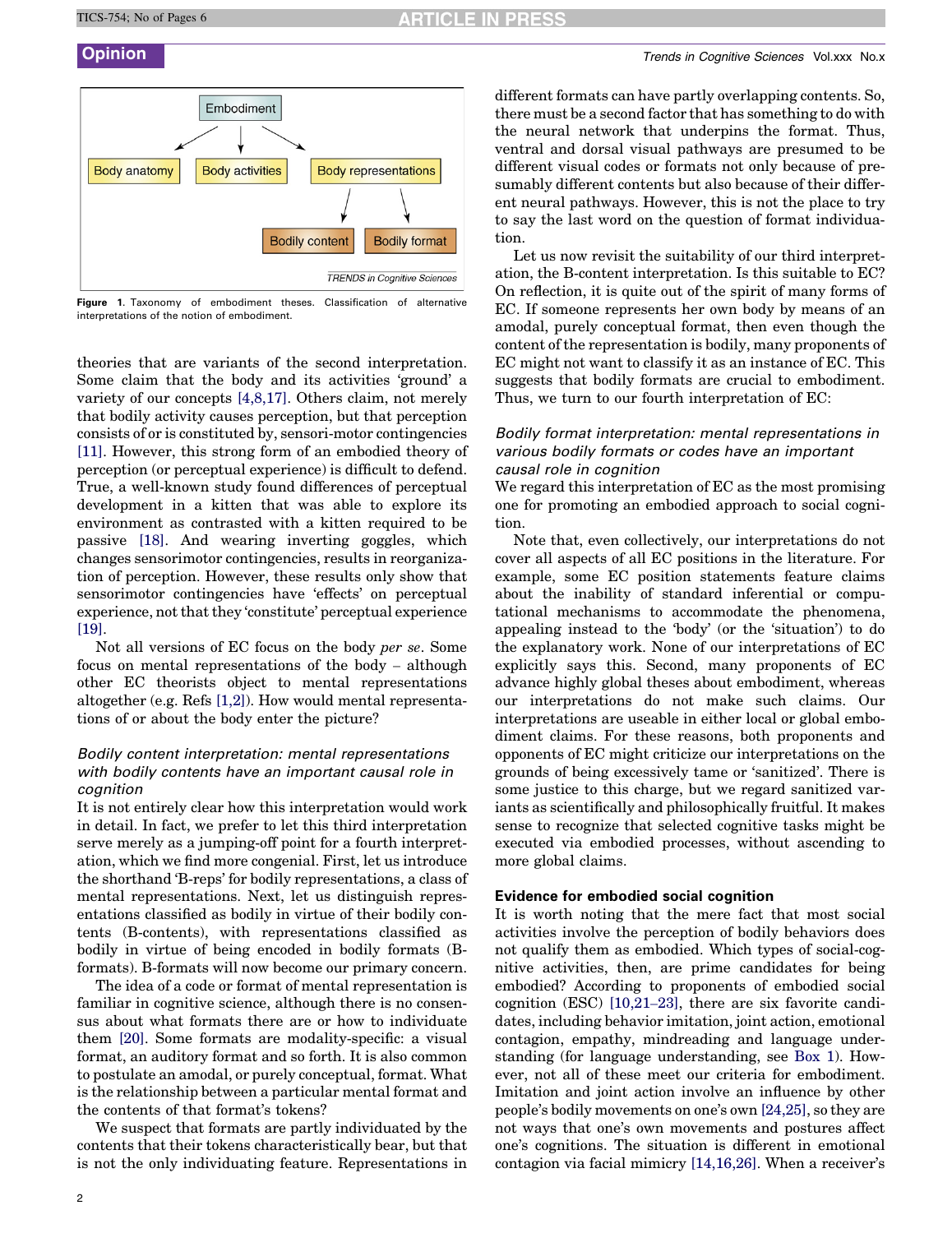#### <span id="page-2-0"></span>Box 1. Embodied language

In discussing the embodiment of language, Gallese [\[21\]](#page-4-0) distinguishes between phono-articulatory aspects of language and semantic aspects. Concerning the embodiment of the former, a TMS study [\[64\]](#page-5-0) showed that listening to phonemes induces an increase in amplitude of motor-evoked potentials (MEPs) recorded from the tongue muscles involved in their execution. Embodied simulation at the semantic level concerns the semantic content of a word, verb or proposition. At the behavioral level, study [\[5\]](#page-4-0) asked participants to judge if a read sentence about actions or transfer of information from one person to another was sensible by making a response that required moving towards or away from their bodies. Readers responded faster to sentences describing actions whose direction was congruent with the required response movement, both for sentences describing literal spatial movement and sentences describing abstract movement (information transfer). At the neural level, the authors of Ref. [\[65\]](#page-5-0) found a congruence in the left premotor cortex (a prime mirror area) between effector-specific activations of visually presented actions and actions described by literal phrases. Thus, it seems that conceptual processing of linguistic phrases describing actions re-activates the same cortical sectors activated by observing actions made with the corresponding effectors [\[7\]](#page-4-0).

However, we would like to emphasize the narrow scope of what these findings show. They reveal that premotor areas are activated when hearing sentences or verbs about motoric actions. However, sentences or verbs about motoric actions are a very limited domain of sentences. If that were all that embodied semantics could establish, it would be a very limited victory.

facial expression mimics that of the sender, facial feedback is a sub-process of a larger social process of mental contagion [\[27\]](#page-4-0) (Figure 2). This is a clear instance of an embodied social process under the bodily activity interpretation.

Yet physical mimicry cannot account for much of social cognition. If social cognition is importantly or pervasively embodied, it must be because of B-reps and their distinctive formats. Thus, the fourth interpretation of EC is the most fruitful. Applied to the social realm it says that representations using B-formats have an important role in social cognition.

Which B-reps have B-formats? It is plausible to posit many such formats. A motoric format is used in giving action instructions to one's hands, feet, mouth and other



Figure 2. Emotional contagion through facial mimicry. A social process of mental contagion can be broken down into two stages. First, a sender's facial expression is mimicked by that of a receiver; second, the receiver's facial musculature influences his mood or emotion.

effectors. A somatosensory format represents events occurring at the body's surface. Affective and interoceptive representations plausibly have distinctive B-formats, associated with the physiological conditions of the body, such as pain, temperature, itch, muscular and visceral sensations, vasomotor activity, hunger and thirst [\[28\].](#page-4-0) If these formats are exploited to represent actions or states of other individuals, these cognitions would be engaged in social cognition via B-formats. For example, in empathy, one might observe another's disgust expression, which in turn elicits a disgust feeling in oneself. If the disgust feeling involves a mental representation in a B-format ('the viscera are in such-and-such a state'), and if one labels or assigns this visceral-state representation to the other person (thinking of how she feels from 'the inside'), this is a representation of the other in a B-format. The same would happen when one imagines another's disgust.

More widely, representations with B-formats can be exploited for social purposes either during perception or during imagination of another individual in a specific state. The former corresponds to what is called 'mirroring', and has received the most empirical support. We shall thus focus on it, keeping in mind that B-reps can also be activated during imagination [\[29,30\]](#page-4-0).

The discovery of mirror neurons opened a wide window on the possibility that some social cognition starts at a primitive level of motor planning [\[31\].](#page-5-0) The prelude to the discovery was finding a neural vocabulary in monkey premotor cortex in which types of actions (e.g. grasping, holding and tearing) are coded by populations of neurons. Some neurons indicate the goal of an act, others the manner in which a motor act can be performed [\[32\].](#page-5-0) This is clearly a motoric code, one also used in some types of social cognition. Cells in area F5 not only send movement instructions to the hand or other effectors but also echo instructions for the same movements when a monkey merely observes another monkey execute that movement [\[33\]](#page-5-0) or hears action-related sounds [\[34\].](#page-5-0) Networks with mirror matching properties were also found in humans [35–[37\]](#page-5-0). Whether participants see other individuals acting or hear action-related sounds, they activate effectorspecific motor representations involved in the execution of the same action [\[38\]](#page-5-0). Mirroring for other experiences – including touch [\[39,40\],](#page-5-0) pain [\[41,42\]](#page-5-0), disgust [\[43\]](#page-5-0) and pleasure [\[44\]](#page-5-0) – soon followed.

Representations in B-formats are, thus, activated not only during fundamental motor, somatosensory, affective and interoceptive functions but also for some social-cognitive functions. Although the social role of mirror systems is still controversial [\[45\],](#page-5-0) we believe that they do have such a role, as suggested by further empirical findings that argue in favor of such a social role, in addition to mirroring studies per se. First, mirror activity is often correlated with empathy or mindreading questionnaires [\[37,41,46\]](#page-5-0). These correlations indicate that mirroring has a social dimension. More precisely, we suggest that it has a role in action and emotion recognition. It was found that lesions affecting B-reps interfere with action and emotion recognition. Patients with selective impairment in emotion experience have a matching selective impairment in recognizing emotional facial expressions in other people,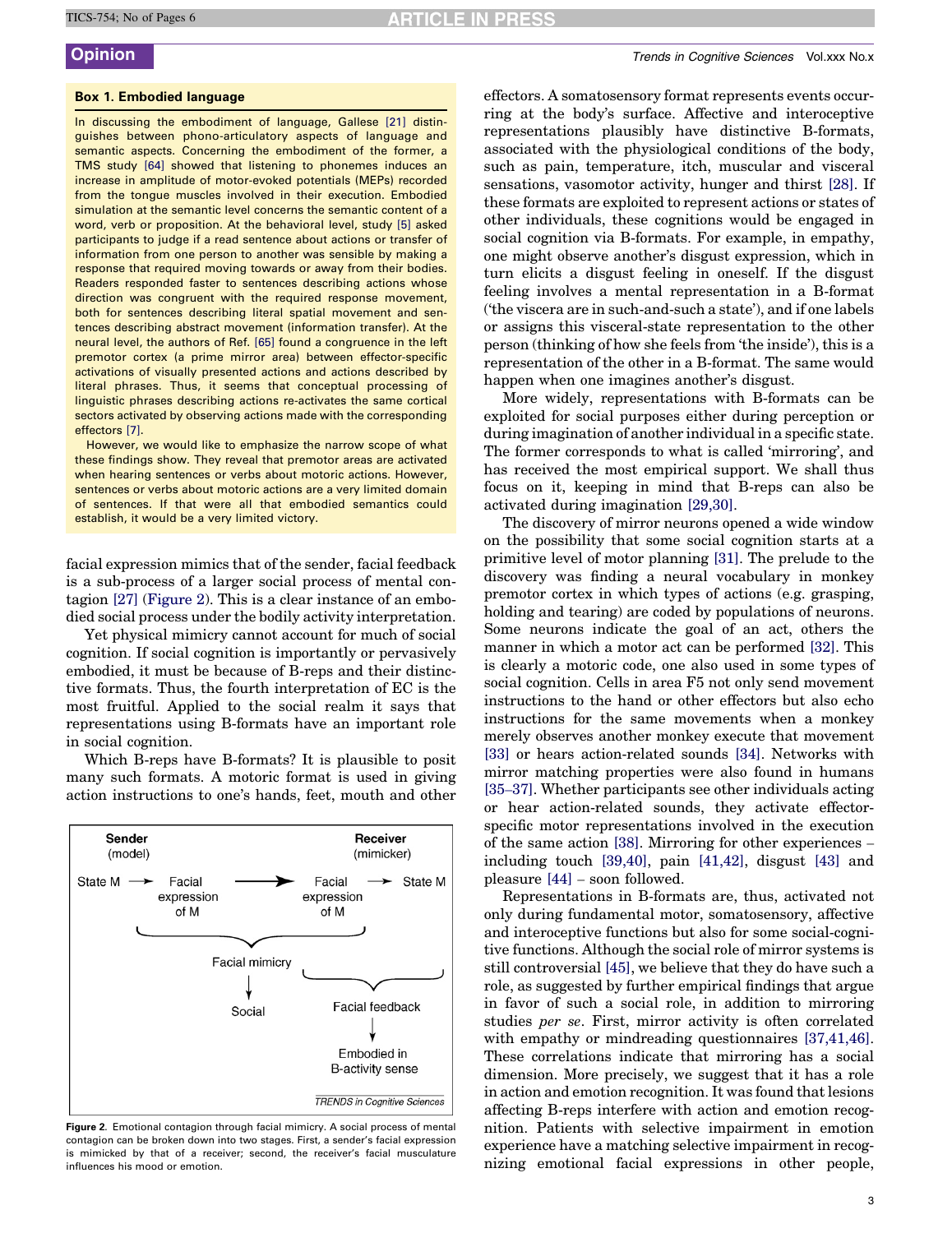whereas they have a preserved declarative knowledge about the relevant emotion [\[47,48\].](#page-5-0) So, normal subjects, who have no such lesions, must be using their own emotion experience – involving a B-format – in recognizing the emotion of someone they observe. Similarly, apraxic patients with gestural-production impairments can have difficulties in recognizing action-related sounds, although this is not systematic [\[49\].](#page-5-0) Whether B-reps have a role in a wider range of social-cognitive functions (e.g. imitation [\[50\]](#page-5-0), empathy [\[21\],](#page-4-0) perspective taking [\[35\],](#page-5-0) mindreading [\[46,48,51,52\]](#page-5-0) and language production and comprehension [\[53,54\]](#page-5-0)), as suggested by ESC proponents, is still being debated at the empirical level. Nonetheless, in the next section, we raise some conceptual worries concerning the extent of embodiment in social cognition in general.

#### Beyond embodiment

Our brief literature review makes an empirical case for the causal role of B-formats in a variety of social-cognitive activities. Because of the low-level nature of B-formats, such a pattern was never anticipated by CC. As noted, however, EC enthusiasts often make all-encompassing claims about the extent to which embodiment pervades cognition. Although our review identifies previously unsuspected relationships between B-formats and social cognition, it leaves it quite open how far B-reps extend into social cognition. To make a global assessment, prototypical forms of social cognition should be examined.

Three possibilities should be kept in mind. (i) Some social-cognitive tasks could be executed by two or more methods, one involving B-formats and others involving other formats. (ii) Even the involvement of B-formats might occur at only one stage of a compound process, in which non-bodily formats predominate. (iii) Many socialcognitive activities might involve no B-formats at all.

- (i) Empathy illustrates the first possibility: a socialcognitive activity that can be executed with or without B-reps. According to Refs [\[55\]](#page-5-0) and [\[56\]](#page-5-0), there are indeed two forms of empathy: 'mirror' empathy and 'reconstructive' empathy. Mirror empathy involves automatic re-activation of a given affective state in an observer, and this process can be dominated by the mirrored event occurring in a B-format. Reconstructive empathy is a more constructive and controlled process, which extracts information from memory in an endogenous production of the empathic event. The final empathy event might be couched in a B-format, but a great deal of non-bodily processing occurs in the run-up to its production.
- (ii) Even if some portion of a given simulation heuristic for mindreading (e.g. face-based emotion recognition) involves the mirroring of an emotion, other stages of the process, including the final attribution, could be devoid of any use of a B-format [\[48,52\].](#page-5-0) Note the differences here between different proponents of the simulation theory of mindreading. Gallese [\[21\]](#page-4-0), who defends an explicitly embodied approach, maintains that some mindreading is constituted by mirroring, and involves no representation in propositional (nonbodily) format. This posits the deployment of Bformats to the exclusion of any other representational

#### Box 2. Embodiment and simulation

One theme that comes back frequently in EC and ESC is an apparent link between embodiment and reinstantiation, reactivation or simulation [\[6,23\].](#page-4-0) Gallese [\[21\]](#page-4-0) and Niedenthal [\[23\]](#page-4-0) often speak of 'embodied simulation' in one phrase, strongly implying that all simulation is embodied. Why, one might wonder, are reinstantiation or simulation crucial to embodiment? Mental simulation allows (in principle) the simulational mindreading of beliefs and (non-motoric) intentions, as Ref. [\[52\]](#page-5-0) proposes with its notion of 'high-level' mindreading. It would be difficult, however, to make a case for embodied simulational mindreading of beliefs because the reinstantiation of beliefs would not involve any B-format.

One might reply that only the re-enactment of low-level or modality-specific states is embodied. But what exactly makes sensory cognitions embodied? It cannot be their content because the content of sensory cognitions is presumably the external world, not the body. Noë [\[11\]](#page-4-0) defends the embodiment of perception by arguing that it is tightly linked to action. In the absence of any such argument, however, why should it be presumed that perceptual cognition is embodied?

format. By contrast, we admit a role for mirroring as part of (low-level) mindreading, but regard the mirroring stage as only one stage of the mindreading process, a stage that causes but is not constitutive of the subsequent mental-state attribution per se [\[52\]](#page-5-0). This leaves more room for non-bodily representational resources to be deployed.

(iii) Even defenders of the idea that mirroring has 'some' role in mindreading often restrict that role to 'lowlevel' mindreading such as emotion recognition or motor-intention prediction. For example, Goldman [\[52\]](#page-5-0) proposes that face-based attribution of emotions (e.g. disgust) is implemented by a simulation procedure featuring the mirroring of disgust (which is a B-rep), but he equally acknowledges the existence of simulational high-level mindreading that is unlikely to involve any B-formats at all (for discussion, see Ref. [\[57\]\)](#page-5-0). Simulation, per se, does not entail the use of B-formats (Box 2). High-level mindreading would standardly involve propositional attitudes like belief and desire. A propositional attitude includes several components, including a type and a propositional content. For example, 'Johnny THINKS that  $25 + 27 = 52$  has THINKING as its type and  $25 + 27 = 52$  as its content. To be full and accurate, a mindreader must represent both components. Would either representation be a B-rep (occurring in a B-format)? That seems unlikely. Why would a representation of the mathematical content,  $25 + 27 = 52$  be a B-rep? Equally, why would a representation of the state-type THINKING be a Brep, expressed in a B-code? No evidence known to us supports these hypotheses. Furthermore, evidence that the representation of thinking is especially associated with the right temporo-parietal junction (RTPJ) indicates the contrary [\[58\]](#page-5-0) (but see Ref. [\[59\]](#page-5-0) for a contrary view).

Finally, many other processes involved in social cognition are separate and distinct from mindreading ([Table 1](#page-4-0)). When interacting with someone, you must recognize who the person is, ascribe personality features to her, categor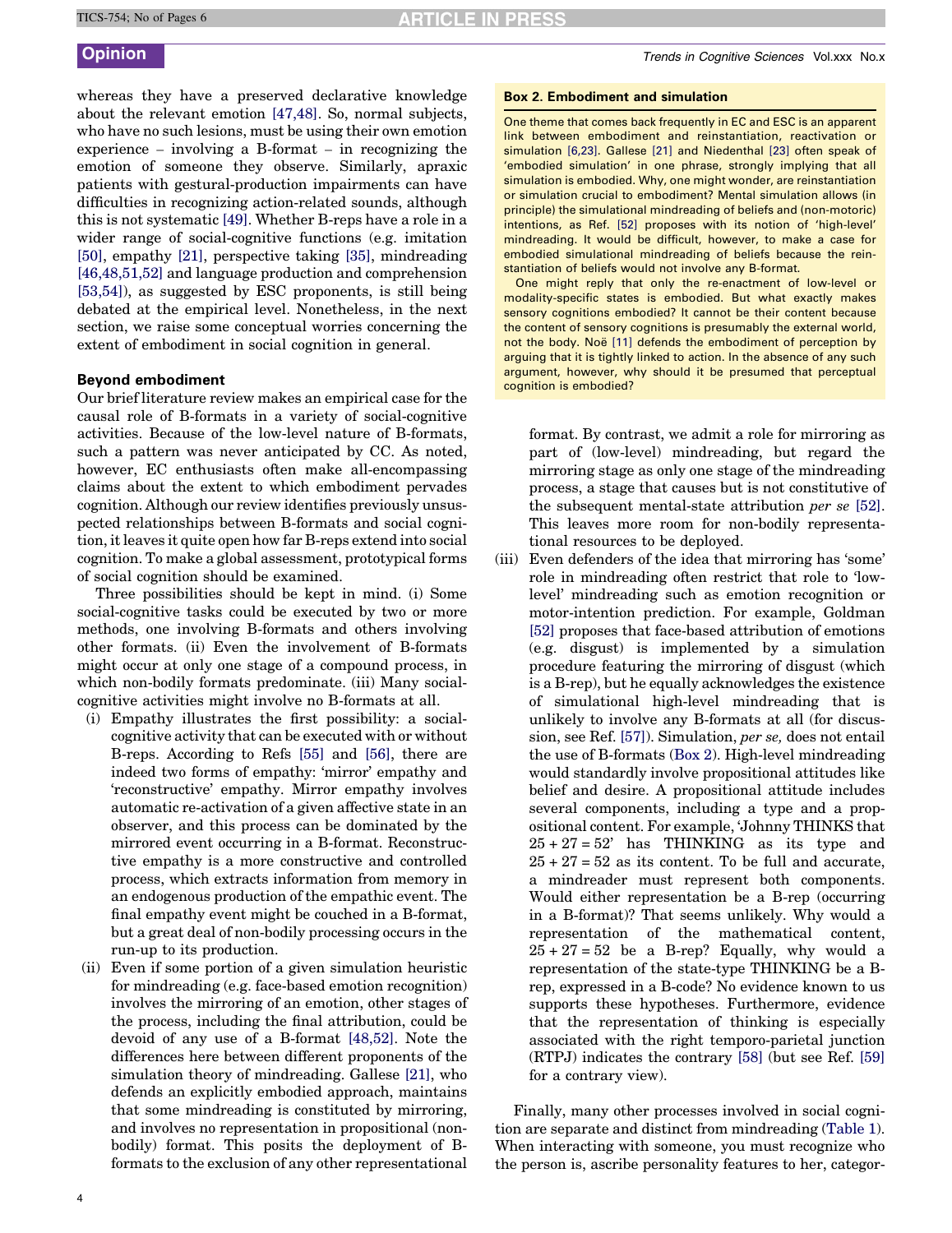<span id="page-4-0"></span>TICS-754; No of Pages 6

**ARTICLE IN PRESS** 

# Table 1. Samples of social cognition

| TUDIO II DUINDICO OI JOURN VOGHIRIONI |                                                                                                                     |
|---------------------------------------|---------------------------------------------------------------------------------------------------------------------|
| <b>Person recognition</b>             | Face perception, body perception, gait perception, etc.                                                             |
| <b>Personality perception</b>         | Trustworthiness, competence, friendliness, fairness, shyness, friendliness, adventurousness, etc.                   |
| <b>Membership perception</b>          | Gender, race, age, political opinion, religion, etc.                                                                |
| <b>Social beliefs</b>                 | Prejudice, social scripts, stereotypes, etc.                                                                        |
| Social mechanisms                     | Self/other distinction, gaze detection, perspective-taking, empathy, mirroring, intentionality detector, etc.       |
| Mindreading                           | Emotion, bodily sensations, intentions, desires, beliefs, etc.                                                      |
| <b>Social attitudes</b>               | Envy, pity, contempt, admiration, like/dislike, shame, trust, sympathy, etc.                                        |
| <b>Social interaction</b>             | Imitation, competition, communication, collaboration, punishment, revenge, help, deception, reward, exclusion, etc. |
|                                       |                                                                                                                     |

ize her relative to the group to which she belongs, and perhaps apply prejudicial beliefs about her group and prototypical social scripts to guide your behavior.

To what extent are these various aspects of social cognition embodied? Here, we highlight a few studies on personality trait attribution and prejudice-based judgments. It was found that the dimensions of warmth (e.g. friendliness, helpfulness, sincerity, trustworthiness and morality) and competence (e.g. intelligence, skill, creativity and efficacy) account almost entirely for how people characterize others [\[60\].](#page-5-0) Perceiving someone's warmth and competence, however, is not like perceiving someone's current emotion. At the computational level, personality judgments involve complex calculations requiring the collection of information over time and the drawing of inferences [\[61\]](#page-5-0). This computational complexity is hardly compatible with ESC. Even when personality judgment is on-line based on poor perceptual information like short point-light walker body movements, it was found that it activates neural bases distinct from those activated by emotion recognition [\[62\]](#page-5-0). Of particular interest here, the authors found greater activity for personality judgments in the medial prefrontal cortex previously associated with propositional-attitude mentalizing. This result is consistent with a recent meta-analysis of brain imaging studies, which found that the attribution of enduring dispositions of others and the knowledge of interpersonal norms and scripts engage the medial prefrontal cortex [\[63\].](#page-5-0) Thus, it has not been shown that social cognition is pervasively embodied.

To promote future development of the EC approach, we challenge embodiment theorists (and their critics) to formulate and defend their claims by answering the following questions. First, which interpretation of embodiment do they have in mind? Second, which sectors of cognition, or which cognitive tasks, do they say are embodied; and how fully does each task involve embodiment? Third, how does the empirical evidence support the specific embodiment claims under the selected interpretation(s)? Fourth, how do the proffered claims depart substantially from CC? In our opinion, the findings discussed earlier (in the section 'Evidence for embodied social cognition') do provide support for a limited-scope version of ESC under the B-format interpretation. It is doubtful, however, that such a thesis can be generalized. Researchers who fly their ideas under the banner of EC sometimes advance more far-reaching theses than the evidence warrants. These matters can be clarified only if proponents of EC accompany their writings with detailed answers to the four questions recommended earlier.

#### References

- 1 Brooks, R. (1991) Intelligence without representation. Artif. Intell. 47, 139–159
- 2 Thelen, E. and Smith, L. (1994) A Dynamic Systems Approach to the Development of Cognition and Action. MIT Press
- 3 O'Regan, J.K. and Noë, A. (2001) A sensorimotor account of vision and visual consciousness. Behav. Brain Sci. 24, 939–973
- 4 Barsalou, L. (1999) Perceptual symbol systems. Behav. Brain Sci. 22, 577–609
- 5 Glenberg, A.M. and Kaschak, M.P. (2002) Grounding language in action. Psychon. Bull. Rev. 9, 558–565
- 6 Gallese, V. (2005) Embodied simulation: from neurons to phenomenal experience. Phenom. Cogn. Sci. 4, 23–48
- 7 Aziz-Zadeh, L. and Damasio, A. (2008) Embodied semantics for actions: findings from functional brain imaging. J. Physiol. 102, 35–39
- 8 Lakoff, G. and Johnson, M. (1999) Philosophy in the Flesh. MIT Press 9 Clark, A. (1997) Being There: Putting Brain, Body and World Together Again. MIT Press
- 10 Gallagher, S. (2005) How the Body Shapes the Mind. Oxford University Press
- 11 Noë, A. (2004) Action in Perception. MIT Press
- 12 Hurley, S.L. (1998) Consciousness in Action. Harvard University Press
- 13 Wilson, M. (2002) Six views of embodied cognition. Psychon. Bull. Rev. 9, 625–636
- 14 Larsen, R.J. et al. (1992) Facilitating the furrowed brow: an unobtrusive test of the facial feedback hypothesis applied to unpleasant affect. Cogn. Emotion 6, 321–338
- 15 Strack, F. et al. (1988) Inhibiting and facilitating conditions of the human smile: a nonobtrusive test of the facial feedback hypothesis. J. Pers. Soc. Psychol. 54, 768–777
- 16 Niedenthal, P.M. et al. (2005) Embodiment in attitudes, social perception, and emotion. Pers. Soc. Psychol. Rev. 9, 184–211
- 17 Prinz, J. (2002) Furnishing the Mind: Concepts and Their Perceptual Basis. MIT Press
- 18 Held, R. and Hein, A. (1963) Movement-produced stimulation in the development of visually guided behavior. J. Comp. Physiol. Psychol. 56, 872–876
- 19 Block, N. (2005) Alva Noë, Action in Perception. J. Philos. 102, 259-272
- 20 Jackendoff, R. (1992) Languages of the Mind. MIT Press
- 21 Gallese, V. (2007) Before and below 'theory of mind': embodied simulation and the neural correlates of social cognition. Philos. Trans. R. Soc. Lond. B Biol. Sci. 362, 659–669
- 22 Klin, A. et al. (2003) The enactive mind, or from actions to cognition: lessons from autism.Philos.Trans.R.Soc.Lond.B Biol.Sci.358, 345–360
- 23 Niedenthal, P.M. (2007) Embodying emotion. Science 316, 1002–1005
- 24 Brass, M. and Heyes, C. (2005) Imitation: is cognitive neuroscience solving the correspondence problem? Trends Cogn. Sci. 9, 489–495
- 25 Sebanz, N. et al. (2006) Joint action: bodies and minds moving together. Trends Cogn. Sci. 10, 70–76
- 26 Laird, J.D. (1984) The real role of facial response in the experience of emotion: A reply to Tourangeau, Ellsworth, and others. J. Pers. Soc. Psychol. 47, 909–917
- 27 Jabbi, M. and Keysers, C. (2008) Inferior frontal gyrus activity triggers anterior insula response to emotional facial expressions. Emotion 8, 775–780
- 28 Craig, A.D. (2002) How do you feel? Interoception: the sense of the physiological condition of the body. Nat. Rev. Neurosci. 3, 655–666
- 29 Ruby, P. and Decety, J. (2001) Effect of subjective perspective taking during simulation of action: a PET investigation of agency. Nat. Neurosci. 4, 546–550